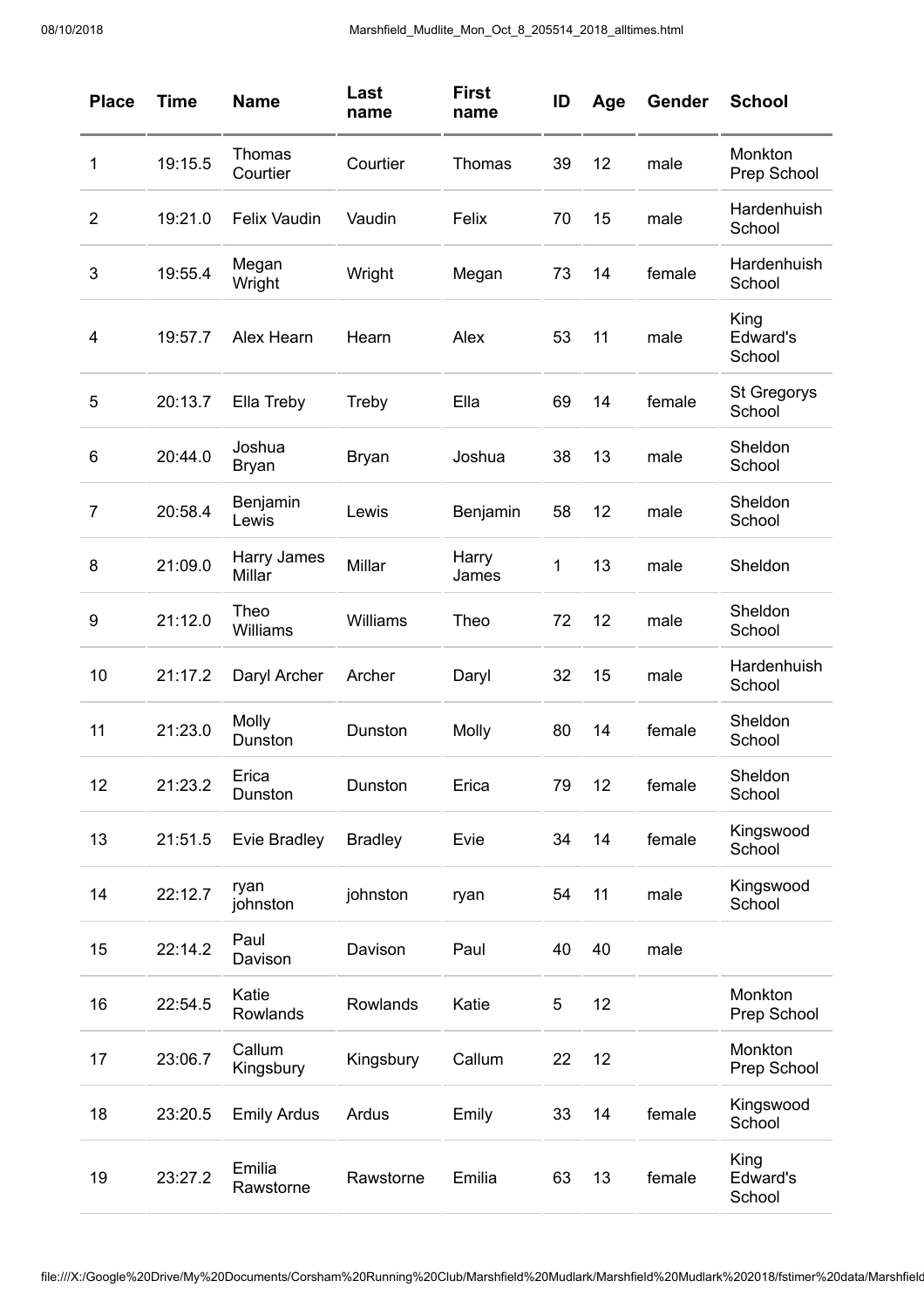| <b>Place</b> | <b>Time</b> | <b>Name</b>              | Last<br>name   | <b>First</b><br>name | ID             | Age | Gender | <b>School</b>                   |
|--------------|-------------|--------------------------|----------------|----------------------|----------------|-----|--------|---------------------------------|
| 20           | 23:55.0     | Tabbi<br>Wadington       | Wadington      | Tabbi                | 11             | 12  |        | Monkton<br>Prep School          |
| 21           | 23:58.0     | Yehia<br>Qunash          | Qunash         | Yehia                | 93             | 18  | male   | Ashwicke<br>School              |
| 22           | 24:10.5     | Olivia Knight            | Knight         | Olivia               | 57             | 13  | female | Royal High<br>School            |
| 23           | 24:13.2     | Sophie<br>Treby          | Treby          | Sophie               | 68             | 16  | female | <b>St Gregorys</b><br>School    |
| 24           | 24:27.2     | <b>Ruby Hand</b>         | Hand           | Ruby                 | $\overline{c}$ | 12  | female | Sheldon                         |
| 25           | 24:32.2     | Charlotte<br>Knight      | Knight         | Charlotte            | 56             | 43  | female |                                 |
| 26           | 24:41.2     | Monty<br>Evans           | Evans          | Monty                | 47             | 11  | male   | King<br>Edward's<br>School      |
| 27           | 24:41.9     | Joseph<br>Delap          | Delap          | Joseph               | 41             | 11  | male   | Marshfield<br>Primary<br>School |
| 28           | 24:51.9     | Minji Kim                | Kim            | Minji                | 6              | 12  |        | Monkton<br>Prep School          |
| 29           | 24:56.0     | Maddy<br>Lynch           | Lynch          | Maddy                | 9              | 12  |        | Monkton<br>Prep School          |
| 30           | 24:59.4     | Samuel<br><b>Duckett</b> | <b>Duckett</b> | Samuel               | 42             | 12  | male   | Hardenhuish<br>School           |
| 31           | 25:07.9     | Charlotte<br>Emptage     | Emptage        | Charlotte            | 45             | 13  | female | Royal High<br>School            |
| 32           | 25:56.9     | Evelyn<br>Thompson       | Thompson       | Evelyn               | 67             | 14  | female | <b>Bristol Free</b><br>School   |
| 33           | 26:04.7     | Edward<br>Killip         | Killip         | Edward               | 55             | 11  | male   | King<br>Edward's<br>School      |
| 34           | 26:05.0     | <b>Elliot Price</b>      | Price          | Elliot               | 74             | 12  | male   | Sheldon<br>School               |
| 35           | 26:13.0     | Martina Pou              | Pou            | Martina              | 8              | 12  |        | Monkton<br>Prep School          |
| 36           | 26:17.0     | <b>Ben Sinkins</b>       | <b>Sinkins</b> | Ben                  | 77             | 13  | male   | Sheldon<br>School               |
| 37           | 27:23.9     | Jessica<br>Nunn          | Nunn           | Jessica              | 10             | 12  |        | Monkton<br>Prep School          |
| 38           | 27:24.2     | Hannah<br>Doyle          | Doyle          | Hannah               | 17             | 11  |        | Monkton<br>Prep School          |
| 39           | 27:24.9     | Giles<br>Edwards         | Edwards        | Giles                | 43             | 49  | male   |                                 |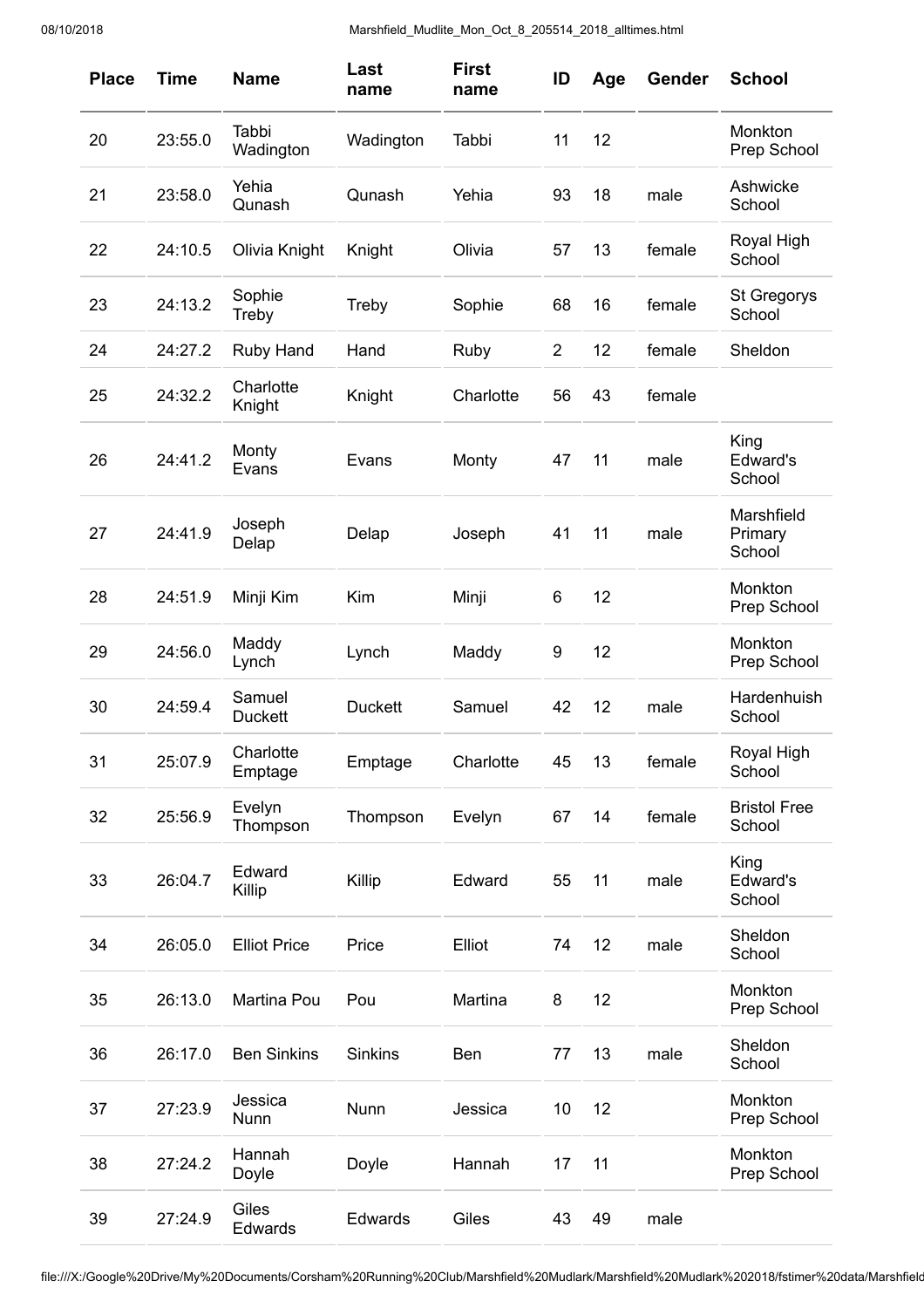| <b>Place</b> | <b>Time</b> | <b>Name</b>                  | Last<br>name            | <b>First</b><br>name | ID             | Age | Gender | <b>School</b>              |
|--------------|-------------|------------------------------|-------------------------|----------------------|----------------|-----|--------|----------------------------|
| 40           | 27:27.5     | <b>Holly Mann</b>            | Mann                    | Holly                | 59             | 14  | female | Kingswood<br>School        |
| 41           | 27:29.0     | Mimi<br>Pasquale             | Pasquale                | Mimi                 | $\overline{7}$ | 12  |        | Monkton<br>Prep School     |
| 42           | 27:44.5     | Helena<br>Aliaga             | Aliaga                  | Helena               | 3              | 12  |        | Monkton<br>Prep School     |
| 43           | 27:45.2     | <b>Katy Pook</b>             | Pook                    | Katy                 | 18             | 11  |        | Monkton<br>Prep School     |
| 44           | 28:20.9     | <b>Bill Skinner</b><br>Smith | <b>Skinner</b><br>Smith | Bill                 | 75             | 12  | male   | Hardenhuish<br>School      |
| 45           | 28:51.5     | Ines Garcia                  | Garcia                  | Ines                 | 86             | 13  | female | Ashwicke<br>School         |
| 46           | 28:52.9     | Dylan<br>Hardisty            | Hardisty                | Dylan                | 51             | 14  | male   | Corsham<br>School          |
| 47           | 29:05.7     | Simon<br>Hardisty            | Hardisty                | Simon                | 52             | 45  | male   |                            |
| 48           | 29:23.2     | Sophie Giles                 | Giles                   | Sophie               | 49             | 34  | female |                            |
| 49           | 29:31.7     | Kate<br>Pimakhova            | Pimakhova               | Kate                 | 4              | 12  |        | Monkton<br>Prep School     |
| 50           | 29:39.0     | <b>Eliza Davies</b>          | Davies                  | Eliza                | 15             | 11  |        | Monkton<br>Prep School     |
| 51           | 29:39.5     | Abdulla<br>Arafat            | Arafat                  | Abdulla              | 81             | 12  | male   | Ashwicke<br>School         |
| 52           | 29:54.2     | Manny<br>Echedom             | Echedom                 | Manny                | 28             | 11  |        | Monkton<br>Prep School     |
| 53           | 29:55.0     | Hamza<br>Almabsali           | Almabsali               | Hamza                | 97             | 15  | male   | Ashwicke<br>School         |
| 54           | 31:22.5     | George<br>Epsley             | Epsley                  | George               | 46             | 11  | male   | King<br>Edward's<br>School |
| 55           | 32:11.0     | Hannah<br>Spanton            | Spanton                 | Hannah               | 65             | 43  | female |                            |
| 56           | 32:20.0     | <b>Arthur Curtis</b>         | Curtis                  | Arthur               | 27             | 11  |        | Monkton<br>Prep School     |
| 57           | 32:25.7     | Charlotte<br>Morgan          | Morgan                  | Charlotte            | 61             | 45  | female |                            |
| 58           | 32:58.9     | ruth slader                  | slader                  | ruth                 | 64             | 43  | female |                            |
| 59           | 32:59.4     | Toby<br>Johnson              | Johnson                 | Toby                 | 30             | 11  |        | Monkton<br>Prep School     |
| 60           | 33:06.9     | Harriet<br>Higgs             | Higgs                   | Harriet              | 98             | 11  | female | Monkton<br>Prep School     |

file:///X:/Google%20Drive/My%20Documents/Corsham%20Running%20Club/Marshfield%20Mudlark/Marshfield%20Mudlark%202018/fstimer%20data/Marshfield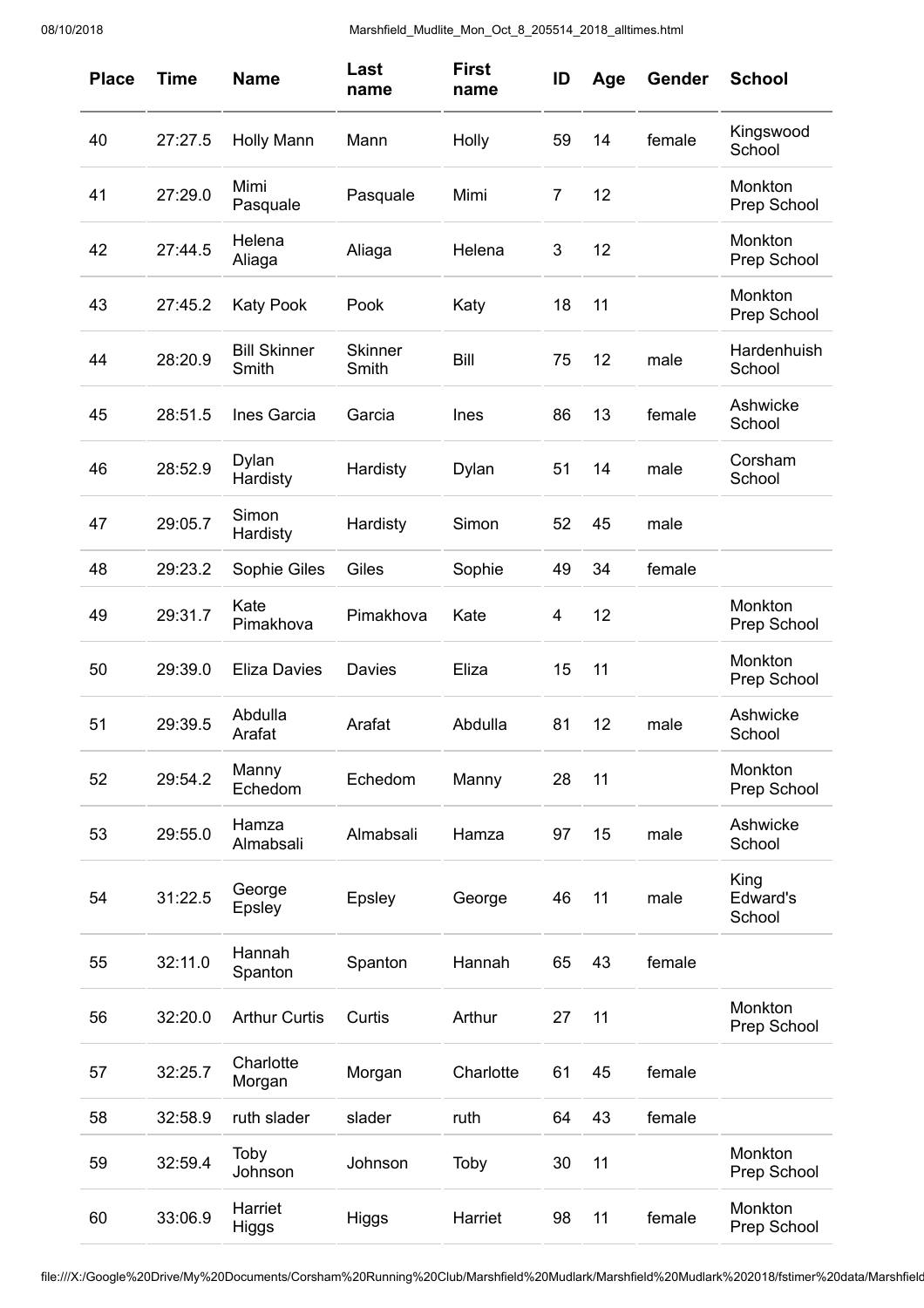| <b>Place</b> | <b>Time</b> | <b>Name</b>                     | Last<br>name           | <b>First</b><br>name | ID | Age | Gender | <b>School</b>              |
|--------------|-------------|---------------------------------|------------------------|----------------------|----|-----|--------|----------------------------|
| 61           | 33:15.0     | <b>Bernard</b><br>Higgs         | Higgs                  | <b>Bernard</b>       | 99 | 43  | male   |                            |
| 62           | 33:20.5     | Ali Mackie                      | Mackie                 | Ali                  | 83 | 18  | male   | Ashwicke<br>School         |
| 63           | 33:36.7     | Mohamad<br>Abdel<br>Rasool      | Rasool                 | Mohamad<br>Abdel     | 89 | 16  | male   | Ashwicke<br>School         |
| 64           | 33:40.2     | Muhamad<br>Raza                 | Raza                   | Muhamad              | 90 | 13  | male   | Ashwicke<br>School         |
| 65           | 33:54.4     | Felicity<br>Nealon              | Nealon                 | Felicity             | 13 | 11  |        | Monkton<br>Prep School     |
| 66           | 33:54.7     | Pippa<br>Campbell-<br>Colquhoun | Campbell-<br>Colquhoun | Pippa                | 16 | 11  |        | Monkton<br>Prep School     |
| 67           | 35:04.8     | Shahrazad<br>Shoajei            | Shoajei                | Shahrazad            | 92 | 15  | female | Ashwicke<br>School         |
| 68           | 35:33.5     | Sara<br>Franson                 | Franson                | Sara                 | 91 | 17  | female | Ashwicke<br>School         |
| 69           | 35:34.0     | Meg Aitken                      | Aitken                 | Meg                  | 31 | 11  | female | King<br>Edward's<br>School |
| 70           | 36:16.5     | Lana Haigh                      | Haigh                  | Lana                 | 50 | 10  | female |                            |
| 71           | 36:17.0     | Jocelyn<br>Lonvey               | Lonvey                 | Jocelyn              | 78 | 41  | female |                            |
| 72           | 37:39.1     | <b>Claire Ellis</b>             | Ellis                  | Claire               | 44 | 39  | female |                            |
| 73           | 37:49.3     | Jenny<br>Broughan               | Broughan               | Jenny                | 37 | 41  | female |                            |
| 74           | 37:54.3     | Christina<br>Goussous           | Goussous               | Christina            | 85 | 12  | female | Ashwicke<br>School         |
| 75           | 38:26.1     | Kea Frolich                     | Frolich                | Kea                  | 87 | 14  | female | Ashwicke<br>School         |
| 76           | 38:39.0     | Howard<br>Finnegan              | Finnegan               | Howard               | 76 | 55  | male   |                            |
| 77           | 38:47.9     | Joseph<br>Shepherd              | Shepherd               | Joseph               | 25 | 11  |        | Monkton<br>Prep School     |
| 78           | 38:54.1     | Youssef<br>Farhoud              | Farhoud                | Youssef              | 94 | 14  | male   | Ashwicke<br>School         |
| 79           | 39:00.3     | Ahmed<br>Ahmed                  | Ahmed                  | Ahmed                | 82 | 13  | male   | Ashwicke<br>School         |
| 80           | 39:02.1     | Zoe Frolich                     | Frolich                | Zoe                  | 95 | 12  | female | Ashwicke<br>School         |